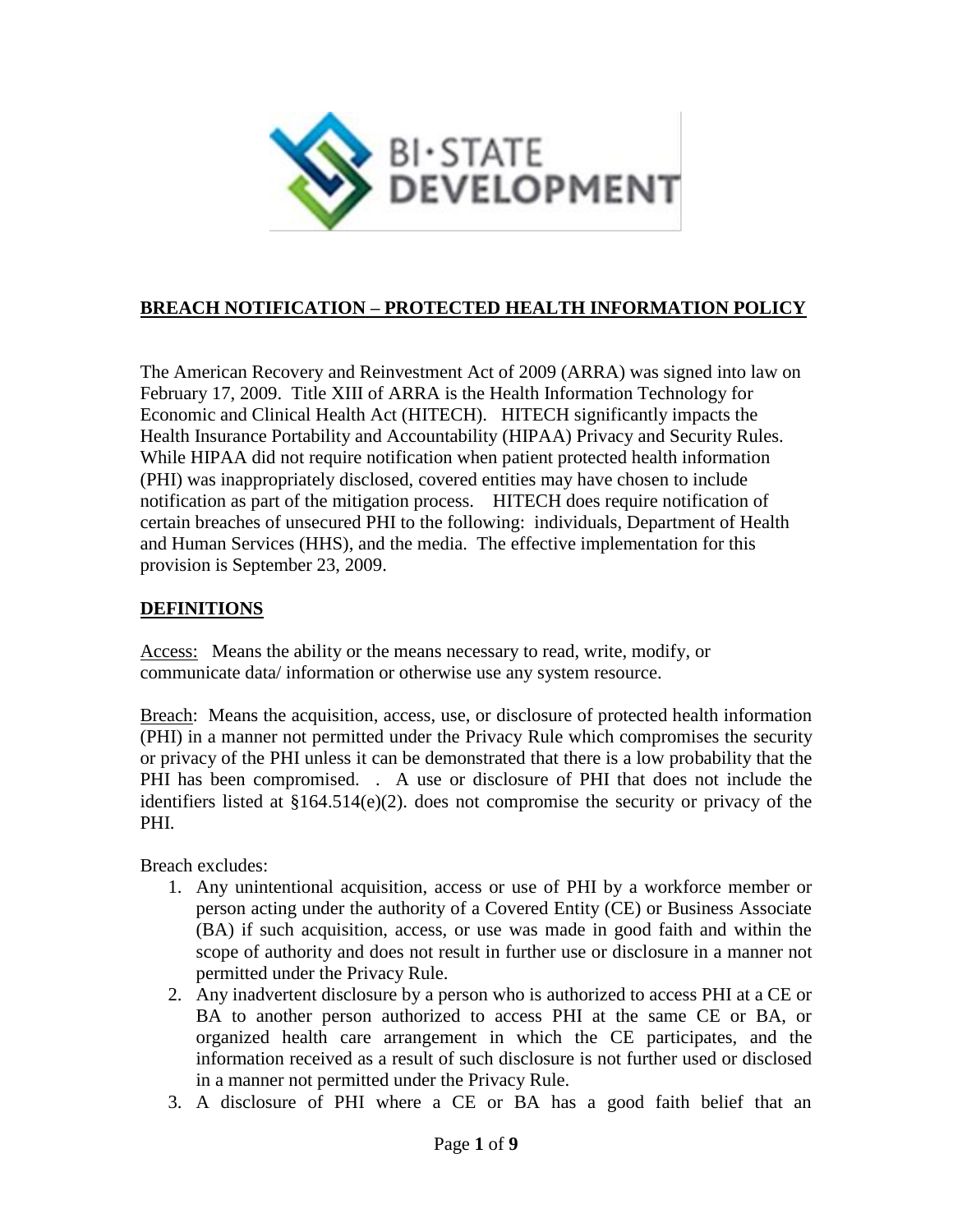unauthorized person to whom the disclosure was made would not reasonably have been able to retain such information.

Covered Entity: A health plan, health care clearinghouse, and or a health care provider who transmits any health information in an electronic form.

Disclosure: Disclosure means the release, transfer, provision of, access to, or divulging in any other manner of information outside the entity holding the information.

Individually Identifiable Health Information: That information that is a subset of health information, including demographic information collected from an individual, and is created or received by a health care provider, health plan, employer, or health care clearinghouse; and relates to the past, present, or future physical or mental health or condition of an individual; the provision of health care to an individual; or the past, present, or future payment for the provision of health care to an individual; and identifies the individual; or with respect to which there is a reasonable basis to believe the information can be used to identify the individual.

Law Enforcement Official: Any officer or employee of an agency or authority of the United States, a State, a territory, a political subdivision of a State or territory, or an Indian tribe, who is empowered by law to investigate or conduct an official inquiry into a potential violation of law; or prosecute or otherwise conduct a criminal, civil, or administrative proceeding arising from an alleged violation of law.

Organization: For the purposes of this policy, the term "organization" shall mean the covered entity to which the policy and breach notification apply.

Protected Health Information (PHI): Protected health information means individually identifiable health information that is: transmitted by electronic media; maintained in electronic media; or transmitted or maintained in any other form or medium. Employment records held by a Covered Entity in its role as an employer are not PHI.

Unsecured Protected Health Information: Protected health information (PHI) that is not rendered unusable, unreadable, or indecipherable to unauthorized individuals through the use of technology or methodology specified by the Secretary in the guidance issued under section  $13402(h)(2)$  of Pub. L. 111-5 on the HHS website.

- 1. Electronic PHI has been encrypted as specified in the HIPAA Security rule by the use of an algorithmic process to transform data into a form in which there is a low probability of assigning meaning without the use of a confidential process or key and such confidential process or key that might enable decryption has not been breached. To avoid a breach of the confidential process or key, these decryption tools should be stored on a device or at a location separate from the data they are used to encrypt or decrypt. The following encryption processes meet this standard.
	- A. Valid encryption processes for data at rest (i.e. data that resides in databases, file systems and other structured storage systems) are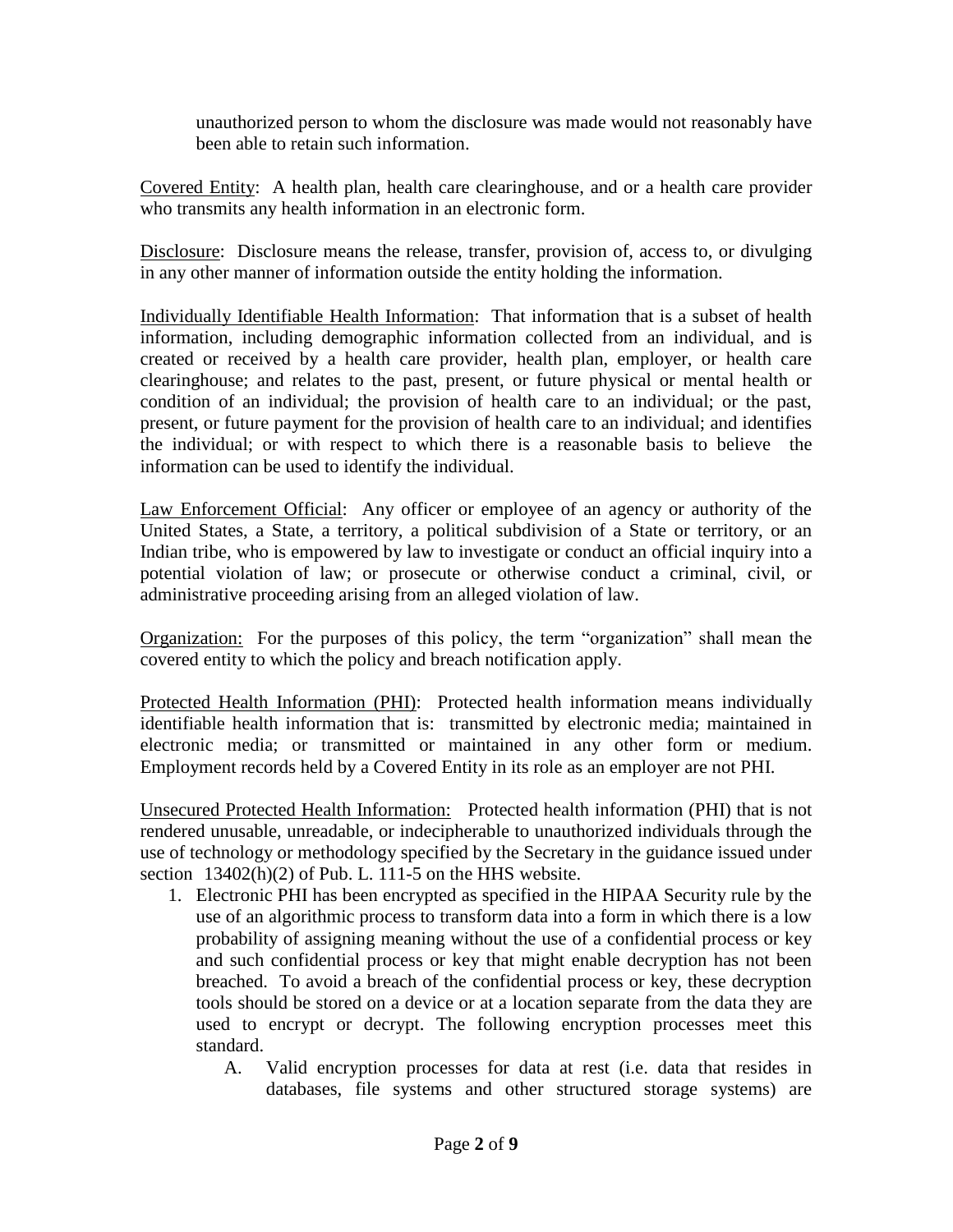consistent with NIST Special Publication 800-111, Guide to Storage Encryption Technologies for End User Devices.

- B. Valid encryption processes for data in motion (i.e. data that is moving through a network, including wireless transmission) are those that comply, as appropriate, with NIST Special Publications 800-52, Guidelines for the Selection and Use of Transport Layer Security (TLS) Implementations; 800-77, Guide to IPsec VPNs; or 800-113, Guide to SSL VPNs, and may include others which are Federal Information Processing Standards FIPS 140-2 validated.
- 2. The media on which the PHI is stored or recorded has been destroyed in the following ways:
	- A. Paper, film, or other hard copy media have been shredded or destroyed such that the PHI cannot be read or otherwise cannot be reconstructed. Redaction is specifically excluded as a means of data destruction.
	- B. Electronic media have been cleared, purged, or destroyed consistent with NIST Special Publications 800-88, Guidelines for Media Sanitization, such that the PHI cannot be retrieved.

Workforce: Workforce means employees, volunteers, trainees, and other persons whose conduct, in the performance of work for a covered entity or business associate, is under the direct control of such entity, whether or not they are paid by the covered entity or business associate.

# **Policy:**

- 1. Discovery of Breach: A breach of PHI shall be treated as "discovered" as of the first day on which such breach is known to the organization, or, by exercising reasonable diligence would have been known to the organization (includes breaches by the organization's business associates). The organization shall be deemed to have knowledge of a breach if such breach is known or by exercising reasonable diligence would have been known, to any person, other than the person committing the breach, who is a workforce member or agent (business associate) of the organization (see attachment for examples of breach of unsecured protected heath information). Following the discovery of a potential breach, the organization shall begin an investigation (see organizational policies for security incident response and/or risk management incident response), conduct a risk assessment, and based on the results of the risk assessment, begin the process to notify each individual whose PHI has been, or is reasonably believed to by the organization to have been, accessed, acquired, used, or disclosed as a result of the breach. The organization shall also begin the process of determining what external notifications are required or should be made (e.g., Secretary of Department of Health & Human Services (HHS), media outlets, law enforcement officials, etc.)
- 2. Breach Investigation: The organization shall name an individual to act as the investigator of the breach (e.g., privacy officer, security officer, risk manager,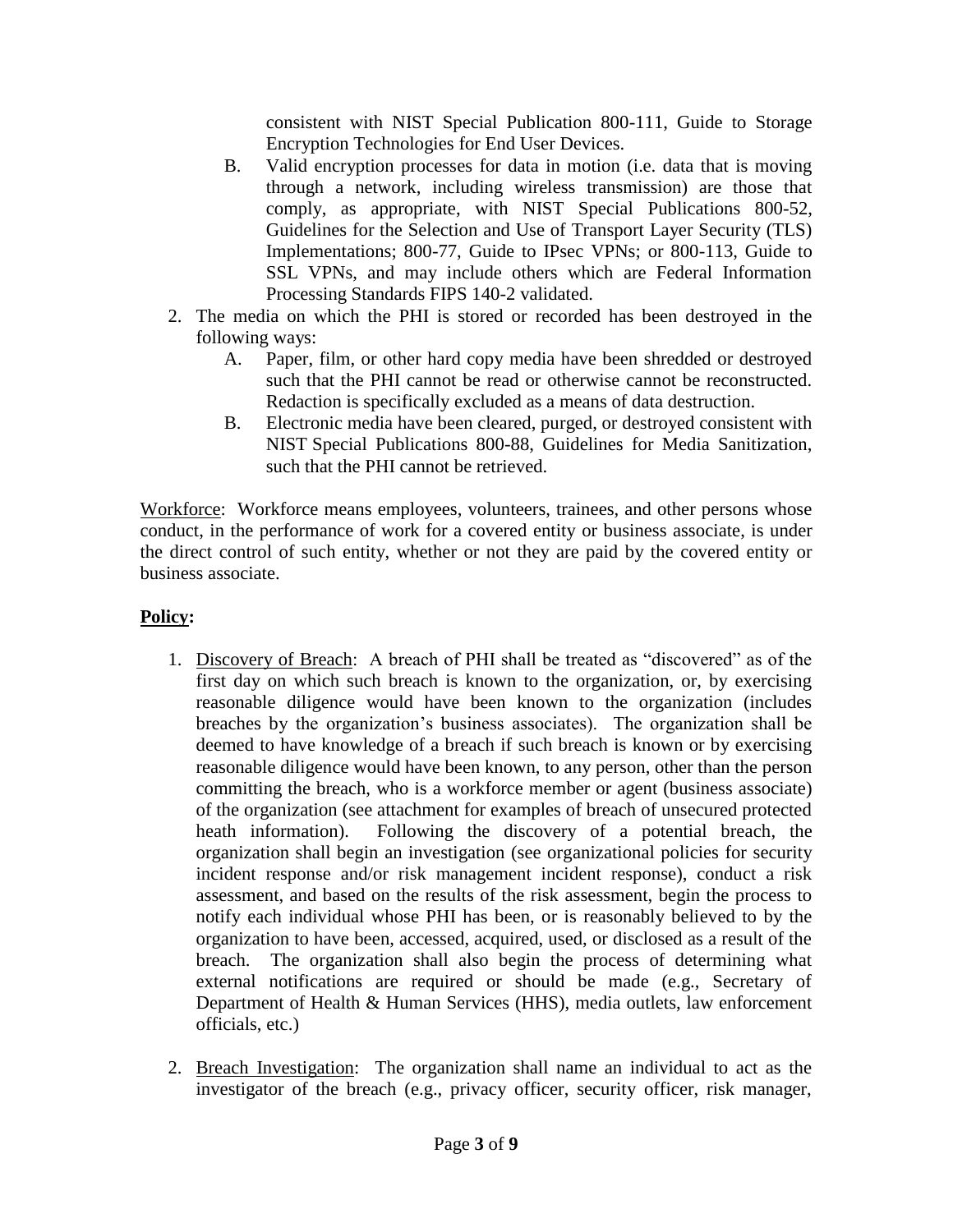etc.). The investigator shall be responsible for the management of the breach investigation, completion of a risk assessment, and coordinating with others in the organization as appropriate (e.g., administration, security incident response team, human resources, risk management, public relations, legal counsel, etc.) The investigator shall be the key facilitator for all breach notification processes to the appropriate entities (e.g., HHS, media, law enforcement officials, etc.). All documentation related to the breach investigation, including the risk assessment, shall be retained for a minimum of six years.

3. Risk Assessment: For an acquisition, access, use or disclosure of PHI to constitute a breach, it must constitute a violation of the Privacy Rule. A use or disclosure of PHI that is incident to an otherwise permissible use or disclosure and occurs despite reasonable safeguards and proper minimum necessary procedures would not be a violation of the Privacy Rule and would not qualify as a potential breach. To determine if an impermissible use or disclosure of PHI constitutes a breach and requires further notification to individuals, media, or the HHS secretary under breach notification requirements, the organization will need to perform a risk assessment to determine if it can be demonstrated that there is a low probability that the PHI has been compromised. The organization shall document the risk assessment as part of the investigation in the incident report form noting the outcome of the risk assessment process. The organization has the burden of proof for demonstrating that all notifications were made as required or that the use or disclosure did not constitute a breach. Based on the outcome of the risk assessment, the organization will determine the need to move forward with breach notification. The risk assessment and the supporting documentation shall be fact specific and address:

> (1) the nature and extent of the protected health information involved, including the types of identifiers and the likelihood of re-identification; (2) the unauthorized person who used the PHI or to whom the disclosure was made; (3) whether the PHI was actually acquired or viewed; and (4) the extent to which the risk to the PHI has been mitigated.

- 4. Timeliness of Notification: Upon determination that breach notification is required, the notice shall be made without unreasonable delay and in no case later than 60 calendar days after the discovery of the breach by the organization involved or the business associate involved. It is the responsibility of the organization to demonstrate that all notifications were made as required, including evidence demonstrating the necessity of delay.
- 5. Delay of Notification Authorized for Law Enforcement Purposes: If a law enforcement official states to the organization that a notification, notice, or posting would impede a criminal investigation or cause damage to national security, the organization shall: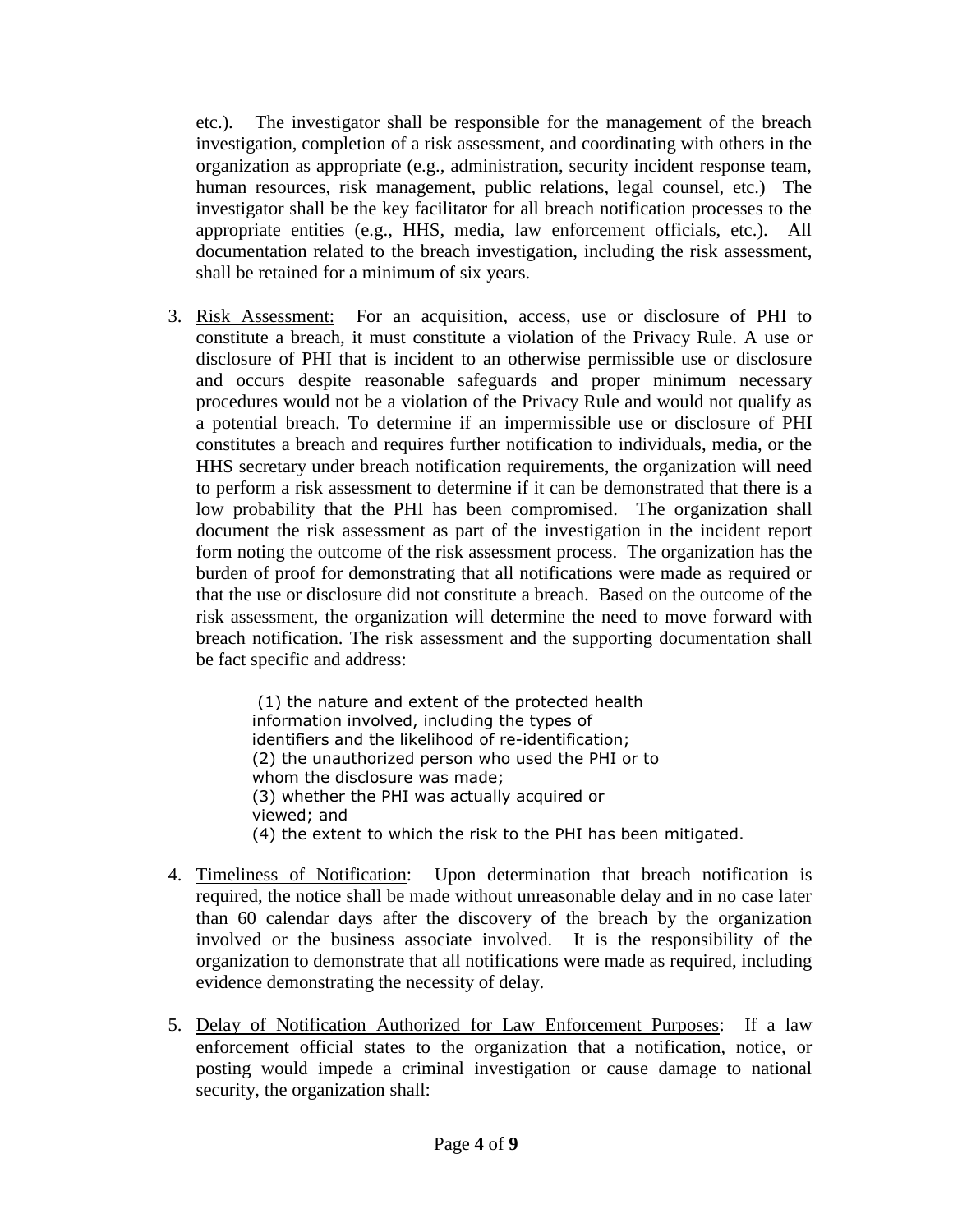- A. If the statement is in writing and specifies the time for which a delay is required, delay such notification, notice, or posting of the timer period specified by the official; or
- B. If the statement is made orally, document the statement, including the identity of the official making the statement, and delay the notification, notice, or posting temporarily and no longer than 30 days from the date of the oral statement, unless a written statement as described above is submitted during that time.
- 6. Content of the Notice: The notice shall be written in plain language and must contain the following information:
	- A. A brief description of what happened, including the date of the breach and the date of the discovery of the breach, if known.
	- B. A description of the types of unsecured protected health information that were involved in the breach (such as whether full name, Social Security number, date of birth, home address, account number, diagnosis, disability code or other types of information were involved).
	- C. Any steps the individual should take to protect themselves from potential harm resulting from the breach.
	- D. A brief description of what the organization is doing to investigate the breach, to mitigate harm to individuals, and to protect against further breaches.
	- E. Contact procedures for individuals to ask questions or learn additional information, which includes a toll-free telephone number, an e-mail address, Web site, or postal address.
- 7. Methods of Notification: The method of notification will depend on the individuals/ entities to be notified. The following methods must be utilized accordingly:
	- A. Notice to Individual(s): Notice shall be provided promptly and in the following form:
		- 1. Written notification by first-class mail to the individual at the last known address of the individual or, if the individual agrees to electronic notice and such agreement has not been withdrawn, by electronic mail. The notification shall be provided in one or more mailings as information is available. If the organization knows that the individual is deceased and has the address of the next of kin or personal representative of the individual, written notification by first-class mail to the next of kin or person representative shall be carried out.
		- 2. Substitute Notice: In the case where there is insufficient or outof-date contact information (including a phone number, email address, etc.) that precludes direct written or electronic notification, a substitute form of notice reasonably calculated to reach the individual shall be provided. A substitute notice need not be provided in the case in which there is insufficient or out-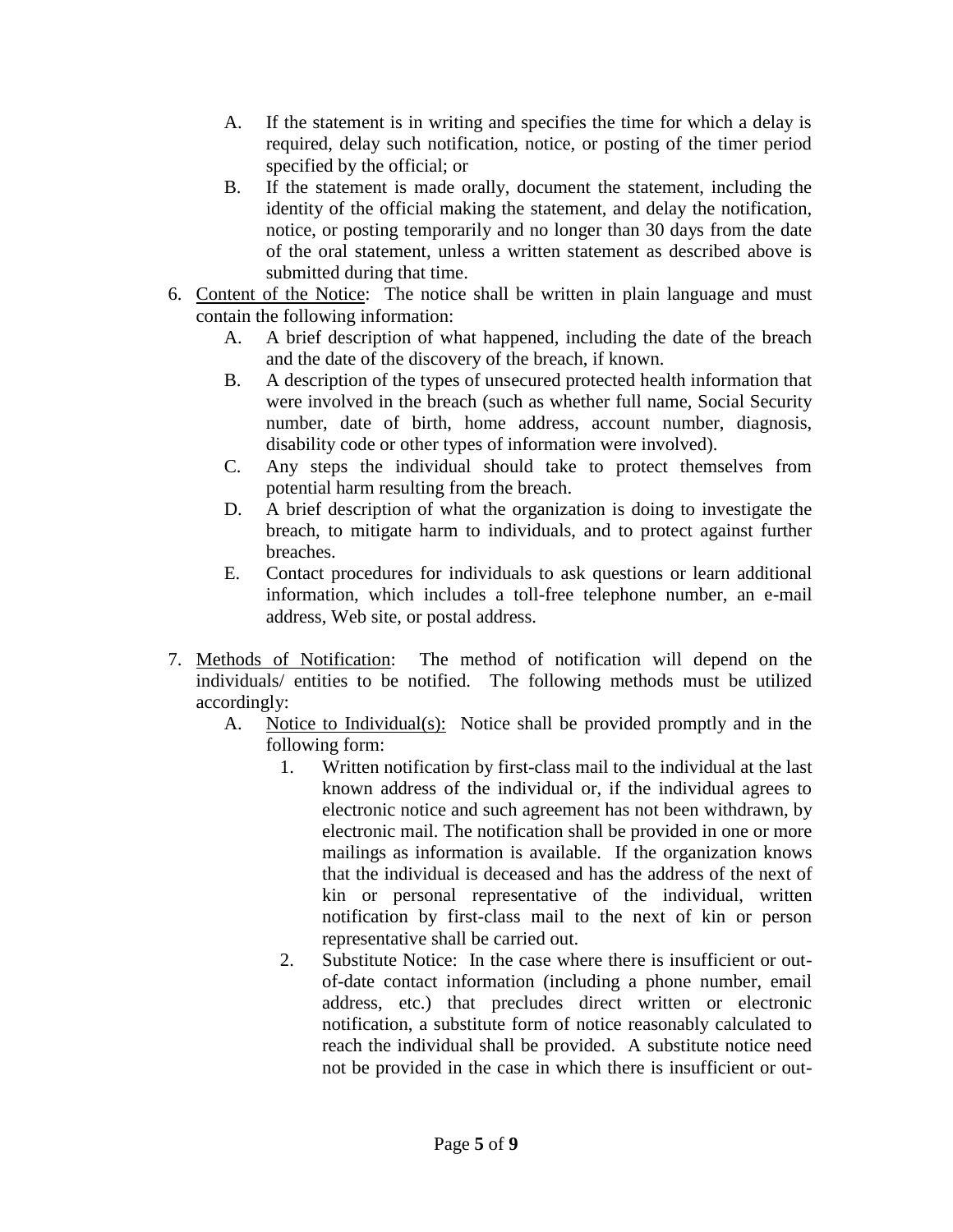of-date contact information that precludes written notification to the next of kin or personal representative.

- a. In a case in which there is insufficient or out-of-date contact information for fewer than 10 individuals, then the substitute notice may be provided by an alternative form of written notice, telephone, or other means.
- b. In the case in which there is insufficient or out-of-date contact information for 10 or more individuals, then the substitute notice shall be in the form of either a conspicuous posting for a period of 90 days on the home page of the organization's website, or a conspicuous notice in a major print or broadcast media in the organization's geographic areas where the individuals affected by the breach likely reside. The notice shall include a toll-free number that remains active or at least 90 days where an individual can learn whether his or her PHI may be included in the breach.
- 3. If the organization determines that notification requires urgency because of possible imminent misuse of unsecured PHI, notification may be provided by telephone or other means, as appropriate in addition to the methods noted above.
- B. Notice to Media: Notice shall be provided to prominent media outlets serving the state and regional area when the breach of unsecured PHI affects more than 500 patients. The Notice shall be provided in the form of a press release.
- C. Notice to Secretary of HHS: Notice shall be provided to the Secretary of HHS as follows below. The Secretary shall make available to the public on the HHS Internet website a list identifying covered entities involved in all breaches in which the **unsecured** PHI of more than 500 patients is accessed, acquired, used, or disclosed.
	- 1. For breaches involving 500 or more individuals, the organization shall notify the Secretary of HHS as instructed at [www.hhs.gov](http://www.hhs.gov/) at the same time notice is made to the individuals.
	- 2. For breaches involving less than 500 individuals, the organization will maintain a log of the breaches and annually submit the log to the Secretary off HHS during the year involved (logged breaches occurring during the preceding calendar year to be submitted no later than 60 days after the end of the calendar year). Instructions for submitting the log are provided at [www.hhs.gov.](http://www.hhs.gov/)
- 8. Maintenance of Breach Information/Log: As described above and in addition to the reports created for each incident, the organization shall maintain a process to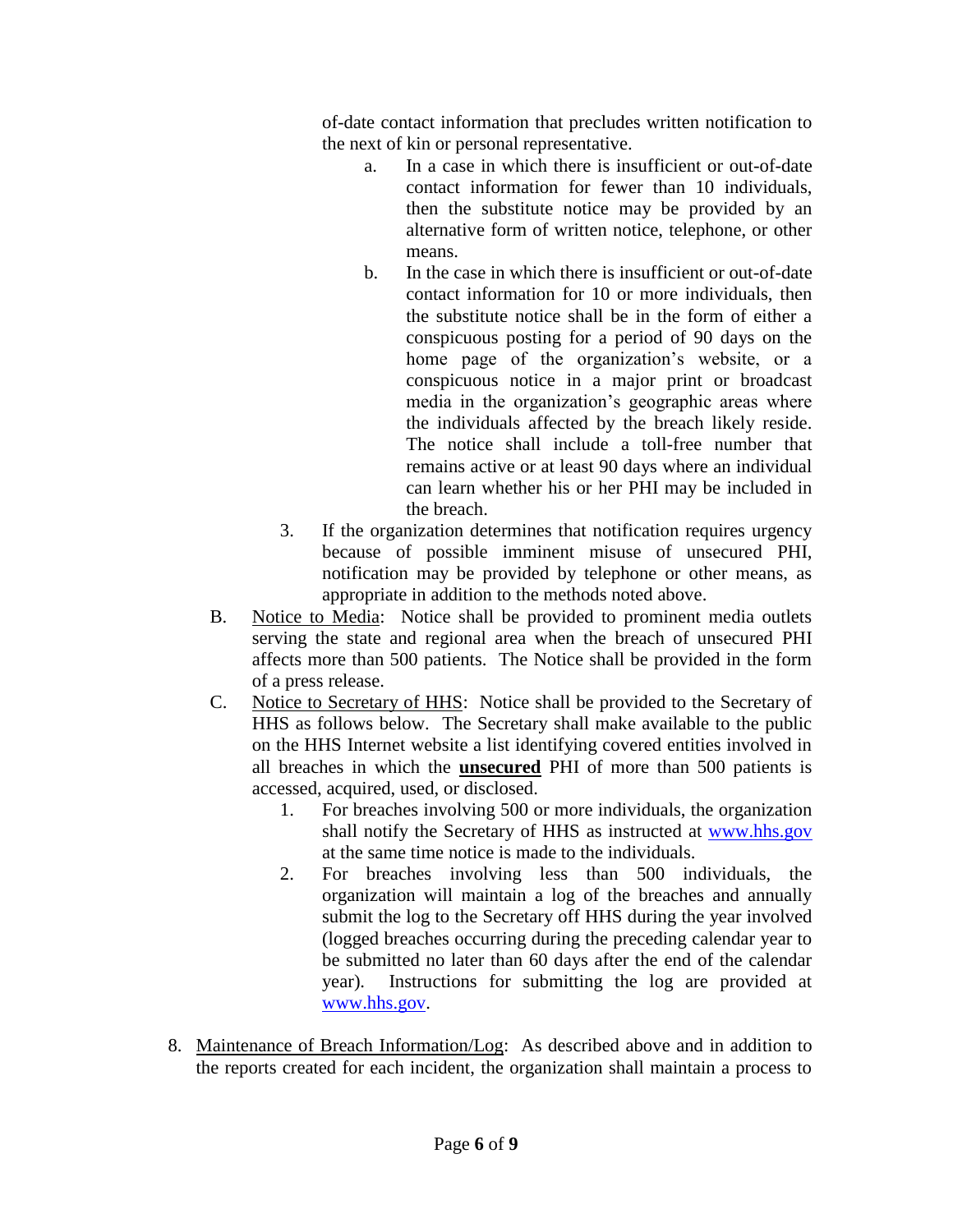record or log all breaches of unsecured PHI regardless of the number of patients affected. The following information should be collected/logged for each breach:

- A. A description of what happened, including the date of the breach, the date of the discovery of the breach, and the number of patients affected, if known.
- B. A description of the types of unsecured protected health information that were involved in the breach (such as full name, Social Security number, date of birth, home address, account number, etc.).
- C. A description of the action taken with regard to notification of patients regarding the breach.
- D. Resolution steps taken to mitigate the breach and prevent future occurrences.
- 9. Business Associate Responsibilities: The business associate (BA) of the organization that accesses, maintains, retains, modifies, records, stores, destroys, or otherwise holds, uses, or discloses unsecured protected health information shall, without unreasonable delay and in no case later than 60 calendar days after discovery of a breach, notify the organization of such breach. Such notice shall include the identification of each individual whose unsecured protected health information has been, or is reasonably believed by the BA to have been, accessed, acquired, or disclosed during such breach. The BA shall provide the organization with any other available information that the organization is required to include in notification to the individual at the time of the notification or promptly thereafter as information becomes available. Upon notification by the BA of discovery of a breach, the organization will be responsible for notifying affected individuals, unless otherwise agreed upon by the BA to notify the affected individuals (note: it is still the burden of the Covered Entity to document this notification).
- 10. Workforce Training: The organization shall train all members of its workforce on the policies and procedures with respect to PHI as necessary and appropriate for the members to carry out their job responsibilities. Workforce members shall also be trained as to how to identify and report breaches within the organization.
- 11. Complaints: The organization must provide a process for individuals to make complaints concerning the organization's patient privacy policies and procedures or its compliance with such policies and procedures. Individuals have the right to complain about the organization's breach notification processes.
- 12. Sanctions: The organization shall have in place and apply appropriate sanctions against members of its workforce who fail to comply with privacy policies and procedures.
- 13. Retaliation/Waiver: The organization may not intimidate, threaten, coerce, discriminate against, or take other retaliatory action against any individual for the exercise by the individual of any privacy right. The organization may not require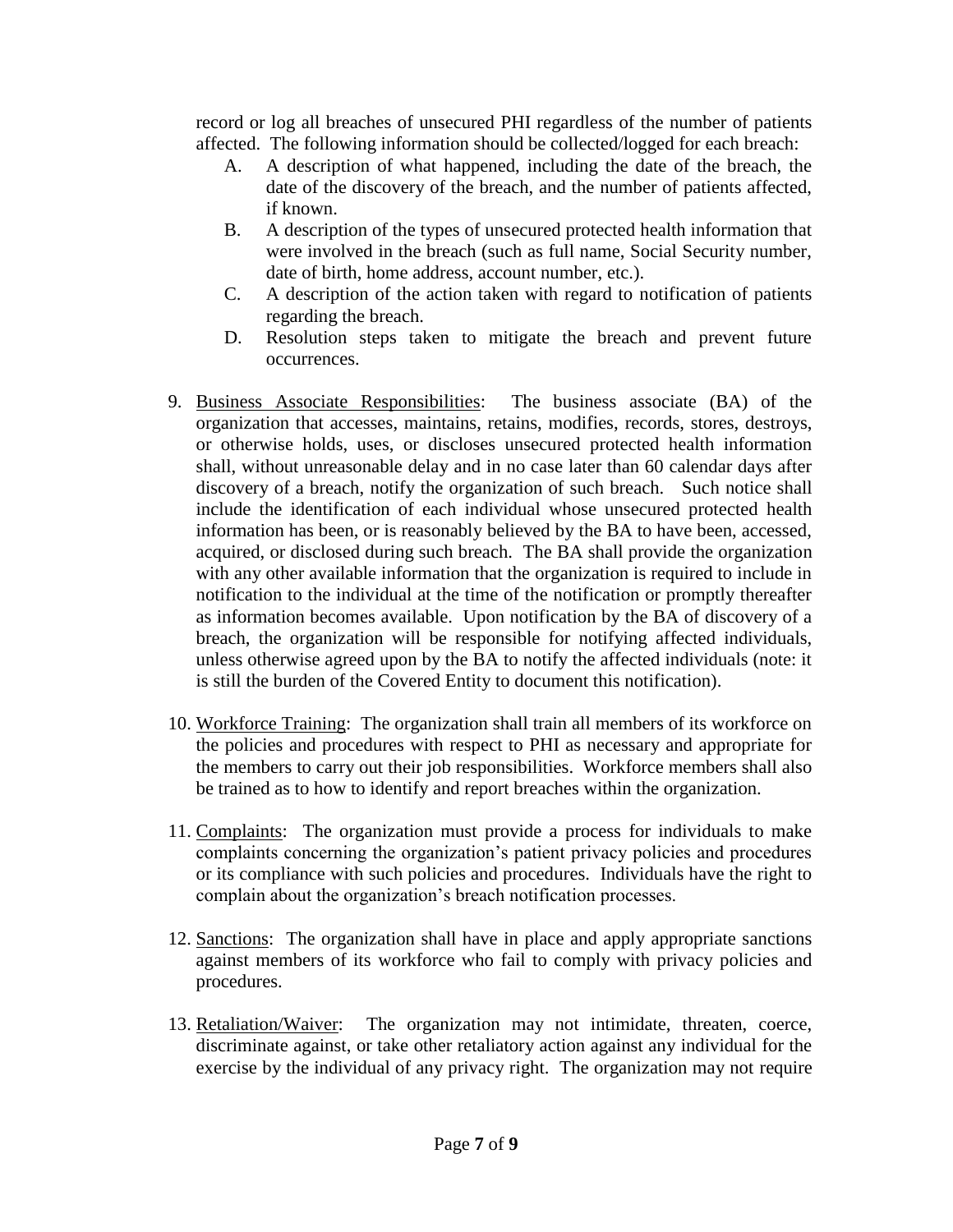individuals to waive their privacy rights under as a condition of the provision of treatment, payment, enrollment in a health plan, or eligibility for benefits.

# **Examples of Breaches of Unsecured Protected Health Information**

- Stolen lost laptop containing unsecured protected health information.
- Papers containing protected health information found scattered along roadside after improper storage in truck by business associate responsible for disposal (shredding).
- Misdirected e-mail of listing of drug seeking patients to an external group list.
- EOB (Explanation of Benefits) sent to wrong guarantor.

## **Breach Penalties**

Penalties for Breach: Penalties for violations of HIPAA have been established under HITECH as indicated below. The penalties do not apply if the organization did not know (or by exercising reasonable diligence would not have known) of the violation or if the failure to comply was due to a reasonable cause and was corrected within thirty days. Penalties will be based on the organization's culpability for the HIPAA violation. The Secretary of HHS will base its penalty determination on the nature and extent of both the violation and the harm caused by the violation. The Secretary still will have the discretion to impose corrective action without a penalty in cases where the person did not know (and by exercising reasonable diligence would not have known) that such person committed a violation.

The maximum penalty is \$50,000 per violation, with a cap of \$1,500,000 for all violations of an identical requirement or prohibition during a calendar year.

The minimum civil monetary penalties are tiered based upon the entity's perceived culpability for the HIPAA violation, as follows:

#### **Tier A** – *If the offender did not know*

**S100** for each violation, total for all violations of an identical requirement during a calendar year cannot exceed \$50,000.

# **Tier B** – *Violation due to reasonable cause, not willful neglect*

 \$1,000 for each violation, total for all violations of an identical requirement during a calendar year cannot exceed \$50,000.

#### **Tier C** – *Violation due to willful neglect, but was corrected.*